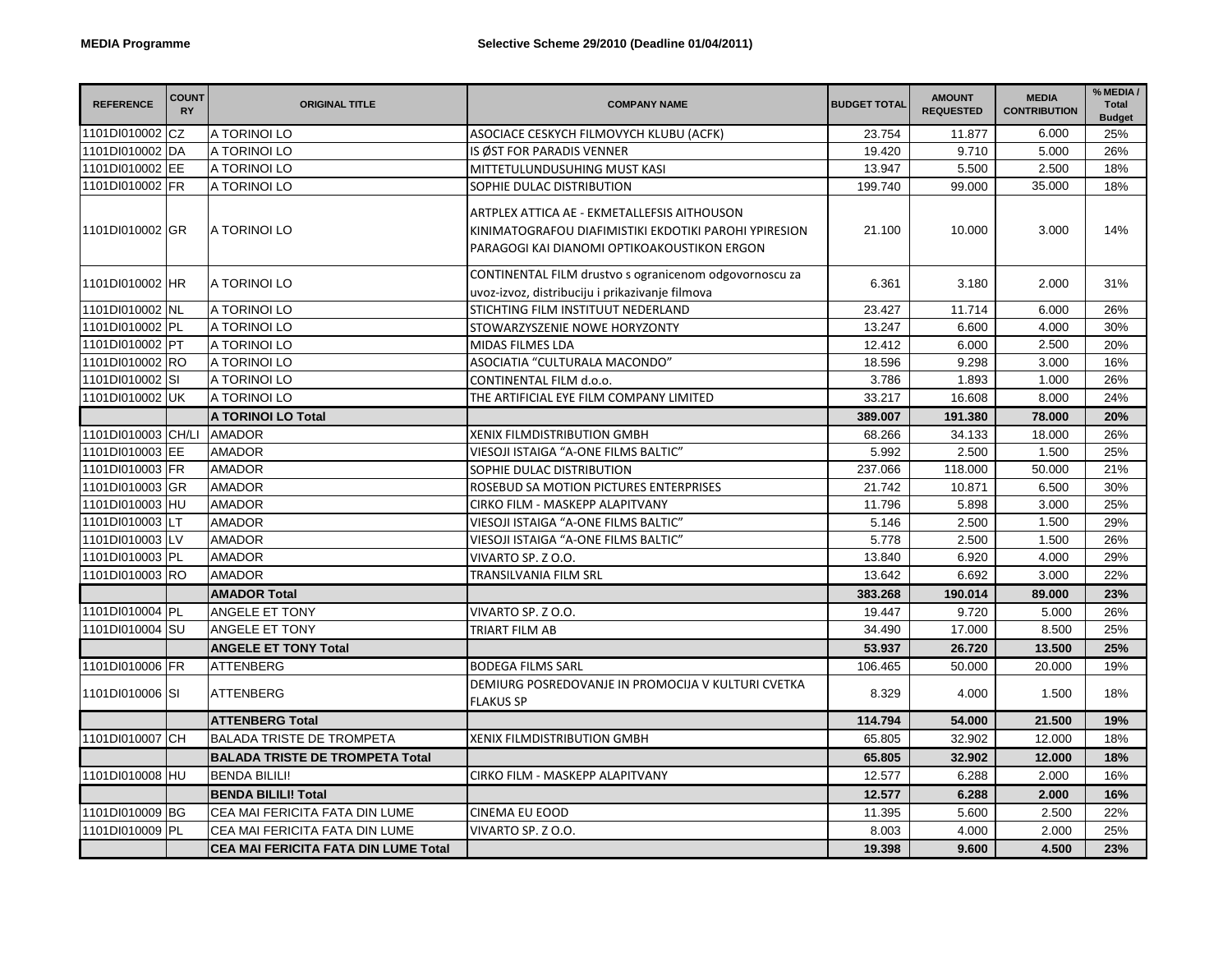| 1101DI010010 DE | <b>CIRKUS COLOMBIA</b>         | MOVIENET FILM GMBH                                                                             | 266.911   | 130.000 | 40.000  | 15% |
|-----------------|--------------------------------|------------------------------------------------------------------------------------------------|-----------|---------|---------|-----|
|                 | <b>CIRKUS COLOMBIA Total</b>   |                                                                                                | 266.911   | 130.000 | 40.000  | 15% |
| 1101DI010012 BG | <b>DESERT FLOWER</b>           | "A PLUS FILMS" EOOD*                                                                           | 18.220    | 9.110   | 4.000   |     |
|                 | <b>DESERT FLOWER Total</b>     |                                                                                                | 18.220    | 9.110   | 4.000   | 0%  |
| 1101DI010013 ES | <b>DREI</b>                    | KARMA FILMS, SL                                                                                | 243.157   | 121.578 | 30.000  |     |
|                 | <b>DREI Total</b>              |                                                                                                | 243.157   | 121.578 | 30.000  | 12% |
| 1101DI010017 AT | <b>GIANNI E LE DONNE</b>       | FILMLADEN FILMVERLEIH GMBH                                                                     | 45.218    | 22.609  | 11.000  | 24% |
| 1101DI010017 BE | <b>GIANNI E LE DONNE</b>       | AMSTERDAM BRUSSEL CINEMIEN DISTRIBUTION (ABC<br>DISTRIBUTION)                                  | 33.009    | 16.504  | 10.000  | 30% |
| 1101DI010017 CH | <b>GIANNI E LE DONNE</b>       | XENIX FILMDISTRIBUTION GMBH                                                                    | 138.244   | 69.122  | 35.000  | 25% |
| 1101DI010017 DE | <b>GIANNI E LE DONNE</b>       | NEUE VISIONEN FILMVERLEIH GMBH                                                                 | 234.597   | 117.000 | 60.000  | 26% |
| 1101DI010017 ES | <b>GIANNI E LE DONNE</b>       | <b>GOLEM DISTRIBUCION SL</b>                                                                   | 134.600   | 67.300  | 41.000  | 30% |
| 1101DI010017 FR | GIANNI E LE DONNE              | PYRAMIDE SA                                                                                    | 361.660   | 150.000 | 80.000  | 22% |
| 1101DI010017 GR | <b>GIANNI E LE DONNE</b>       | FILMTREINT (FILMTRADE) KINIMATOGRAFIKES EPIXEIRISEIS EPE                                       | 18.896    | 9.448   | 5.500   | 29% |
| 1101DI010017 HU | <b>GIANNI E LE DONNE</b>       | CIRKO FILM - MASKEPP ALAPITVANY                                                                | 14.204    | 7.102   | 3.000   | 21% |
| 1101DI010017 NL | <b>GIANNI E LE DONNE</b>       | ABC THEATRICAL DISTRIBUTION BV (CINEMIEN)                                                      | 48.899    | 24.449  | 14.500  | 30% |
| 1101DI010017 PT | <b>GIANNI E LE DONNE</b>       | MIDAS FILMES LDA                                                                               | 35.834    | 17.500  | 9.000   | 25% |
| 1101DI010017 RO | <b>GIANNI E LE DONNE</b>       | TRANSILVANIA FILM SRL                                                                          | 15.739    | 7.739   | 3.500   | 22% |
| 1101DI010017 SI | <b>GIANNI E LE DONNE</b>       | DEMIURG POSREDOVANJE IN PROMOCIJA V KULTURI CVETKA<br><b>FLAKUS SP</b>                         | 7.190     | 3.500   | 1.500   | 21% |
|                 |                                |                                                                                                |           |         |         |     |
| 1101DI010017 UK | <b>GIANNI E LE DONNE</b>       | THE ARTIFICIAL EYE FILM COMPANY LIMITED                                                        | 87.251    | 43.625  | 18.000  | 21% |
|                 | <b>GIANNI E LE DONNE Total</b> |                                                                                                | 1.175.341 | 555.898 | 292.000 | 25% |
| 1101DI010018 AT | <b>HAEVNEN</b>                 | FILMLADEN FILMVERLEIH GMBH                                                                     | 28.504    | 14.252  | 5.000   | 18% |
| 1101DI010018 BG | <b>HAEVNEN</b>                 | <b>CINEMA EU EOOD</b>                                                                          | 28.248    | 14.100  | 4.000   | 14% |
| 1101DI010018 HR | <b>HAEVNEN</b>                 | DISCOVERY D O O, za kinematografiju, trgovinu i usluge                                         | 5.364     | 2.682   | 1.400   | 26% |
| 1101DI010018 PL | <b>HAEVNEN</b>                 | VIVARTO SP. Z O.O.                                                                             | 37.460    | 18.730  | 9.000   | 24% |
| 1101DI010018 RO | <b>HAEVNEN</b>                 | <b>CLOROFILM SRL</b>                                                                           | 20.550    | 10.250  | 4.000   | 19% |
| 1101DI010018 SI | <b>HAEVNEN</b>                 | CINEMANIA GROUP, druzba za filmsko tehnologijo, d.o.o.                                         | 7.888     | 3.944   | 2.000   | 25% |
|                 | <b>HAEVNEN Total</b>           |                                                                                                | 128.014   | 63.958  | 25.400  | 20% |
| 1101DI010020 AT | JANE EYRE                      | TOBIS FILM GMBH & CO. KG                                                                       | 46.010    | 23.005  | 14.000  | 30% |
| 1101DI010020 DA | <b>JANE EYRE</b>               | SF FILM AS                                                                                     | 81.618    | 40.809  | 23.000  | 28% |
| 1101DI010020 DE | JANE EYRE                      | TOBIS FILM GMBH & CO. KG                                                                       | 372.360   | 150.000 | 115.000 | 31% |
| 1101DI010020 FR | JANE EYRE                      | TF1 DROITS AUDIOVISUELS                                                                        | 760.285   | 150.000 | 140.000 | 18% |
| 1101DI010020 GR | <b>JANE EYRE</b>               | ODEON SA (Public Performance Ent. for the production and<br>exploitation of Audiovisual Works) | 70.955    | 35.477  | 21.500  | 30% |
| 1101DI010020 LT | <b>JANE EYRE</b>               | <b>UAB "ACME"</b>                                                                              | 12.316    | 6.158   | 3.500   | 28% |
| 1101DI010020 NO | JANE EYRE                      | SF NORGE AS                                                                                    | 59.780    | 29.890  | 19.000  | 32% |
| 1101DI010020 PL | JANE EYRE                      | "ITI CINEMA" SP. Z O.O.                                                                        | 122.152   | 61.076  | 37.000  | 30% |
| 1101DI010020 PT | JANE EYRE                      | CLMC - MULTIMEDIA SA                                                                           | 35.315    | 17.657  | 11.000  | 31% |
| 1101DI010020 SI | JANE EYRE                      | CINEMANIA GROUP, druzba za filmsko tehnologijo, d.o.o.                                         | 10.994    | 5.497   | 3.500   | 32% |
| 1101DI010020 SU | JANE EYRE                      | AB SVENSK FILMINDUSTRI                                                                         | 55.728    | 27.864  | 16.000  | 29% |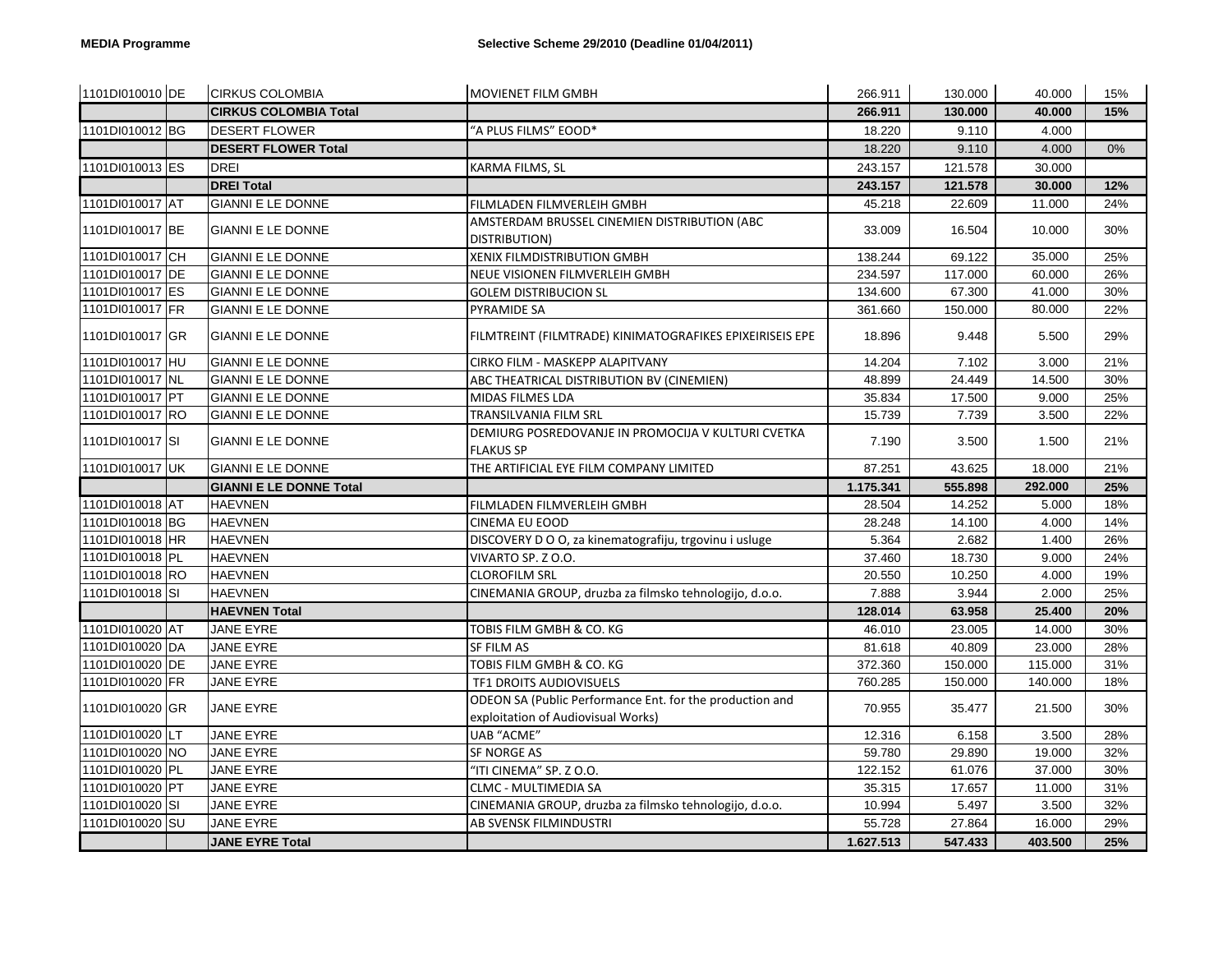| 1101DI010021 AT  |               | <b>KNERTEN GIFTER SEG</b>            | MICHAEL WIESER (EINHORN-FILM)                                                                | 16.692    | 8.346   | 5.000   | 30% |
|------------------|---------------|--------------------------------------|----------------------------------------------------------------------------------------------|-----------|---------|---------|-----|
| 1101DI010021 BE  |               | <b>KNERTEN GIFTER SEG</b>            | JEKINO DISTRIBUTIE VZW                                                                       | 49.006    | 24.503  | 14.500  | 30% |
| 1101DI010021 BG  |               | KNERTEN GIFTER SEG                   | PRO FILMS OOD                                                                                | 39.670    | 19.500  | 12.000  | 30% |
| 1101DI010021 DA  |               | KNERTEN GIFTER SEG                   | <b>SCANBOX ENTERTAINMENT AS</b>                                                              | 17.762    | 8.881   | 3.000   | 17% |
| 1101DI010021 IDE |               | <b>KNERTEN GIFTER SEG</b>            | POLYBAND MEDIEN GMBH                                                                         | 262.524   | 130.000 | 75.000  | 29% |
| 1101DI010021 EE  |               | KNERTEN GIFTER SEG                   | ESTINFILM OÜ                                                                                 | 11.021    | 5.510   | 2.500   | 23% |
| 1101DI010021 HU  |               | <b>KNERTEN GIFTER SEG</b>            | ANJOU-LAFAYETTE SZOLGALTATO ES TANACSADO BETETI<br><b>TARSASAG</b>                           | 16.350    | 8.000   | 3.500   | 21% |
| 1101DI010021 NL  |               | KNERTEN GIFTER SEG                   | TWIN FILM                                                                                    | 49.332    | 24.666  | 14.500  | 29% |
| 1101DI010021 PL  |               | KNERTEN GIFTER SEG                   | FILMOGRAF SP. Z O.O.                                                                         | 153.398   | 82.700  | 14.500  | 9%  |
| 1101DI010021 RO  |               | KNERTEN GIFTER SEG                   | <b>CINECORVIN SRL</b>                                                                        | 18.480    | 9.200   | 3.500   | 19% |
|                  |               | <b>KNERTEN GIFTER SEG Total</b>      |                                                                                              | 634.235   | 321.306 | 148.000 | 23% |
| 1101DI010022 AT  |               | KONGEN AV BASTOY                     | ALAMODE FILMDISTRIBUTION GMBH                                                                | 23.540    | 11.770  | 7.500   | 32% |
| 1101DI010022     | BE/<br>$\cup$ | KONGEN AV BASTOY                     | O'BROTHER DISTRIBUTION SPRL                                                                  | 30.749    | 15.375  | 9.500   | 31% |
|                  |               | 1101DI010022 CH/ LI KONGEN AV BASTOY | <b>XENIX FILMDISTRIBUTION GMBH</b>                                                           | 67.410    | 33.705  | 18.000  | 27% |
| 1101DI010022 DE  |               | KONGEN AV BASTOY                     | ALAMODE FILMDISTRIBUTION OHG                                                                 | 168.525   | 80.000  | 50.000  | 30% |
| 1101DI010022 EE  |               | KONGEN AV BASTOY                     | ESTINFILM OU                                                                                 | 8.239     | 4.119   | 2.000   | 24% |
| 1101DI010022 FR  |               | KONGEN AV BASTOY                     | LES FILMS DU LOSANGE SARL                                                                    | 208.436   | 100.000 | 55.000  | 26% |
| 1101DI010022 GR  |               | KONGEN AV BASTOY                     | FEELGOOD ENTERTAINMENT ANONYMI ETAIREIA<br>EKMETALLEYSIS KAI EMPORIAS OPTIKOAKOYSTIKON ERGON | 25.475    | 12.737  | 8.000   | 31% |
| 1101DI010022 HU  |               | KONGEN AV BASTOY                     | CIRKO FILM - MASKEPP ALAPITVANY                                                              | 15.413    | 7.706   | 3.000   | 19% |
| 1101DI010022 NL  |               | KONGEN AV BASTOY                     | AMSTELFILM BV                                                                                | 35.245    | 17.623  | 10.500  | 30% |
| 1101DI010022 RO  |               | KONGEN AV BASTOY                     | <b>CINECORVIN SRL</b>                                                                        | 19.050    | 9.500   | 3.000   | 16% |
| 1101DI010022 SU  |               | KONGEN AV BASTOY                     | <b>ATLANTIC FILM AB</b>                                                                      | 37.450    | 18.725  | 10.000  | 27% |
| 1101DI010022 UK  |               | KONGEN AV BASTOY                     | ARROW FILM DISTRIBUTORS LTD                                                                  | 41.355    | 20.677  | 9.000   | 22% |
|                  |               | <b>KONGEN AV BASTOY Total</b>        |                                                                                              | 680.887   | 331.937 | 185.500 | 27% |
| 1101DI010023 BG  |               | LA CHANCE DE MA VIE                  | PRO FILMS OOD                                                                                | 26.429    | 13.000  | 5.000   | 19% |
| 1101DI010023 CZ  |               | LA CHANCE DE MA VIE                  | 35 MM SRO                                                                                    | 8.319     | 4.159   | 2.500   | 30% |
| 1101DI010023 ES  |               | LA CHANCE DE MA VIE                  | <b>GOLEM DISTRIBUCION SL</b>                                                                 | 164.500   | 82.250  | 30.000  | 18% |
| 1101DI010023 GR  |               | LA CHANCE DE MA VIE                  | SEVEN GROUP PSYHAGOGIKI AE                                                                   | 21.587    | 10.793  | 4.500   | 21% |
| 1101DI010023 IT  |               | LA CHANCE DE MA VIE                  | MONDO HOME ENTERTAINMENT SPA                                                                 | 751.798   | 150.000 | 100.000 | 13% |
| 1101DI010023 PL  |               | LA CHANCE DE MA VIE                  | "ITI CINEMA" SP. Z O.O.                                                                      | 95.157    | 47.578  | 19.000  | 20% |
| 1101DI010023 PT  |               | LA CHANCE DE MA VIE                  | ZON LUSOMUNDO AUDIOVISUAIS SA                                                                | 14.839    | 7.419   | 3.500   | 24% |
|                  |               | <b>LA CHANCE DE MA VIE Total</b>     |                                                                                              | 1.082.629 | 315.199 | 164.500 | 15% |
| 1101DI010024 BE  |               | LA PRIMA COSA BELLA                  | <b>CINEART SA</b>                                                                            | 41.673    | 20.836  | 12.000  | 29% |
| 1101DI010024 ES  |               | LA PRIMA COSA BELLA                  | <b>ALTA CLASSICS SL</b>                                                                      | 452.235   | 150.000 | 100.000 | 22% |
| 1101DI010024 FR  |               | LA PRIMA COSA BELLA                  | WILD BUNCH DISTRIBUTION                                                                      | 250.000   | 45.000  | 45.000  | 18% |
| 1101DI010024 GR  |               | LA PRIMA COSA BELLA                  | SEVEN GROUP PSYHAGOGIKI AE                                                                   | 17.392    | 8.696   | 5.200   | 30% |
| 1101DI010024 NL  |               | LA PRIMA COSA BELLA                  | <b>CINEART NEDERLAND BV</b>                                                                  | 68.222    | 34.111  | 20.000  | 29% |
| 1101DI010024 RO  |               | LA PRIMA COSA BELLA                  | INDEPENDENTA FILM '97 SRL                                                                    | 12.020    | 6.000   | 3.500   | 29% |
| 1101DI010024 SU  |               | LA PRIMA COSA BELLA                  | FOLKETS BIO AB                                                                               | 48.251    | 24.125  | 14.500  | 30% |
|                  |               | <b>LA PRIMA COSA BELLA Total</b>     |                                                                                              | 889.793   | 288.768 | 200.200 | 22% |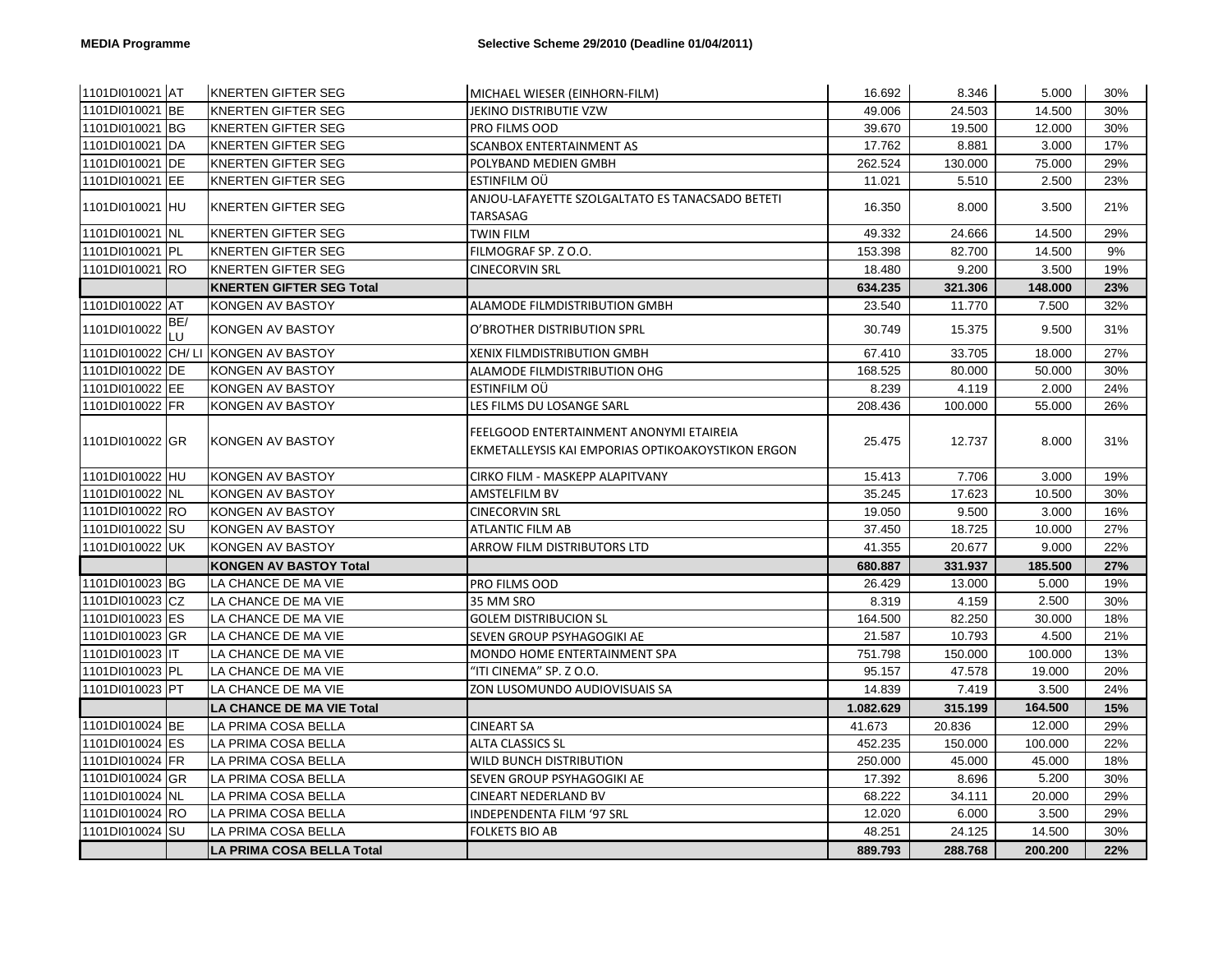| 1101DI010025 AT |      | LA SOLITUDINE DEI NUMERI PRIMI       | FILMCASINO & POLYFILM BETRIEBS GMBH                                                                       | 39.510  | 19.255  | 9.000   | 23% |
|-----------------|------|--------------------------------------|-----------------------------------------------------------------------------------------------------------|---------|---------|---------|-----|
| 1101DI010025 CZ |      | LA SOLITUDINE DEI NUMERI PRIMI       | AEROFILMS s.r.o.                                                                                          | 20.087  | 14.043  | 5.000   | 25% |
| 1101DI010025 DE |      | LA SOLITUDINE DEI NUMERI PRIMI       | NFP NEUE FILM PRODUKTION GMBH                                                                             | 172.100 | 40.000  | 40.000  | 23% |
| 1101DI010025 ES |      | LA SOLITUDINE DEI NUMERI PRIMI       | <b>ALTA CLASSICS SL</b>                                                                                   | 405.017 | 150.000 | 100.000 | 25% |
| 1101DI010025 FR |      | LA SOLITUDINE DEI NUMERI PRIMI       | LE PACTE SAS                                                                                              | 227.719 | 113.850 | 45.000  | 20% |
| 1101DI010025 HR |      | LA SOLITUDINE DEI NUMERI PRIMI       | CONTINENTAL FILM drustvo s ogranicenom odgovornoscu za<br>uvoz-izvoz, distribuciju i prikazivanje filmova | 7.217   | 3.608   | 2.200   | 30% |
| 1101DI010025 HU |      | LA SOLITUDINE DEI NUMERI PRIMI       | CINEFIL CO KULTURALIS KERESKEDELMI ES SZOLGALTATO KFT                                                     | 6.826   | 3.413   | 2.000   | 29% |
| 1101DI010025 PT |      | LA SOLITUDINE DEI NUMERI PRIMI       | ALAMBIQUE, DESTILARIA DE IDEIAS - UNIPESSOAL LDA                                                          | 22.459  | 11.200  | 5.000   | 22% |
| 1101DI010025 SI |      | LA SOLITUDINE DEI NUMERI PRIMI       | CONTINENTAL FILM d.o.o.                                                                                   | 4.482   | 2.241   | 1.300   | 29% |
| 1101DI010025 SK |      | LA SOLITUDINE DEI NUMERI PRIMI       | ASOCIACIA SLOVENSKYCH FILMOVYCH KLUBOV (ASFK)                                                             | 8.292   | 4.146   | 2.500   | 30% |
|                 |      | LA SOLITUDINE DEI NUMERI PRIMI Total |                                                                                                           | 913.709 | 361.756 | 212.000 | 23% |
| 1101DI010026 CH |      | LE GAMIN AU VELO                     | <b>XENIX FILMDISTRIBUTION GMBH</b>                                                                        | 99.724  | 49.862  | 29.000  | 29% |
| 1101DI010026 FR |      | LE GAMIN AU VELO                     | DIAPHANA DISTRIBUTION SA                                                                                  | 427.122 | 150.000 | 122.000 | 29% |
| 1101DI010026 GR |      | LE GAMIN AU VELO                     | SEVEN GROUP PSYHAGOGIKI AE                                                                                | 25.974  | 12.987  | 8.000   | 31% |
| 1101DI010026 HR |      | LE GAMIN AU VELO                     | CONTINENTAL FILM drustvo s ogranicenom odgovornoscu za<br>uvoz-izvoz, distribuciju i prikazivanje filmova | 7.217   | 3.608   | 2.000   | 28% |
| 1101DI010026 NL |      | LE GAMIN AU VELO                     | <b>CINEART NEDERLAND BV</b>                                                                               | 59.699  | 29.850  | 18.000  | 30% |
| 1101DI010026 PT |      | LE GAMIN AU VELO                     | ATALANTA FILMES - SOCIEDADE DE DISTRIBUICAO DE FILMES<br>LIMITADA                                         | 32.745  | 16.373  | 8.000   | 24% |
| 1101DI010026 RO |      | LE GAMIN AU VELO                     | INDEPENDENTA FILM '97 SRL                                                                                 | 11.600  | 5.800   | 3.500   | 30% |
| 1101DI010026 SI |      | LE GAMIN AU VELO                     | CONTINENTAL FILM d.o.o.                                                                                   | 4.268   | 2.134   | 1.250   | 29% |
|                 |      | <b>LE GAMIN AU VELO Total</b>        |                                                                                                           | 668.349 | 270.614 | 191.750 | 29% |
| 1101DI010027 EE |      | LE REFUGE                            | AS TALLINNFILM                                                                                            | 4.089   | 2.000   | 1.000   | 24% |
|                 |      | <b>LE REFUGE Total</b>               |                                                                                                           | 4.089   | 2.000   | 1.000   | 24% |
| 1101DI010029 FR |      | <b>LOURDES</b>                       | TF1 DROITS AUDIOVISUELS                                                                                   | 267.771 | 133.500 | 25.000  | 9%  |
|                 |      | <b>LOURDES Total</b>                 |                                                                                                           | 267.771 | 133.500 | 25.000  | 9%  |
| 1101DI010031 BG |      | MARTI, DUPA CRACIUN                  | <b>CINEMA EU EOOD</b>                                                                                     | 11.021  | 5.400   | 2.500   | 23% |
|                 |      | <b>MARTI, DUPA CRACIUN Total</b>     |                                                                                                           | 11.021  | 5.400   | 2.500   | 23% |
| 1101DI010032 BG |      | <b>MELANCHOLIA</b>                   | VADI-VAN KRIS LIMITED                                                                                     | 26.033  | 13.016  | 6.000   | 23% |
| 1101DI010032 CH |      | MELANCHOLIA                          | FRENETIC FILMS AG                                                                                         | 101.082 | 50.541  | 28.000  | 28% |
| 1101DI010032 CZ |      | MELANCHOLIA                          | AEROFILMS s.r.o.                                                                                          | 54.142  | 27.071  | 12.000  | 22% |
| 1101DI010032 EE |      | MELANCHOLIA                          | ESTINFILM OÜ                                                                                              | 9.041   | 4.520   | 2.500   | 28% |
| 1101DI010032 ES |      | MELANCHOLIA                          | <b>GOLEM DISTRIBUCION SL</b>                                                                              | 209.600 | 104.800 | 65.000  | 31% |
| 1101DI010032 FR |      | <b>MELANCHOLIA</b>                   | LES FILMS DU LOSANGE SARL                                                                                 | 458.816 | 150.000 | 130.000 | 28% |
| 1101DI010032    | GR/C | <b>MELANCHOLIA</b>                   | SEVEN GROUP PSYHAGOGIKI AE                                                                                | 66.233  | 33.000  | 18.000  | 27% |
| 1101DI010032 HR |      | <b>MELANCHOLIA</b>                   | CONTINENTAL FILM drustvo s ogranicenom odgovornoscu za<br>uvoz-izvoz, distribuciju i prikazivanje filmova | 8.608   | 4.304   | 2.500   | 29% |
| 1101DI010032 IT |      | MELANCHOLIA                          | <b>BIM DISTRIBUZIONE SRL</b>                                                                              | 438.272 | 150.000 | 130.000 | 30% |
| 1101DI010032 LT |      | <b>MELANCHOLIA</b>                   | <b>UAB "ACME"</b>                                                                                         | 13.342  | 6.671   | 4.000   | 30% |
| 1101DI010032 LV |      | MELANCHOLIA                          | SIA "ACME FILM"                                                                                           | 8.206   | 4.103   | 2.500   | 30% |
| 1101DI010032 NL |      | MELANCHOLIA                          | WILD BUNCH BENELUX DISTRIBUTION BV                                                                        | 64.842  | 32.000  | 18.000  | 28% |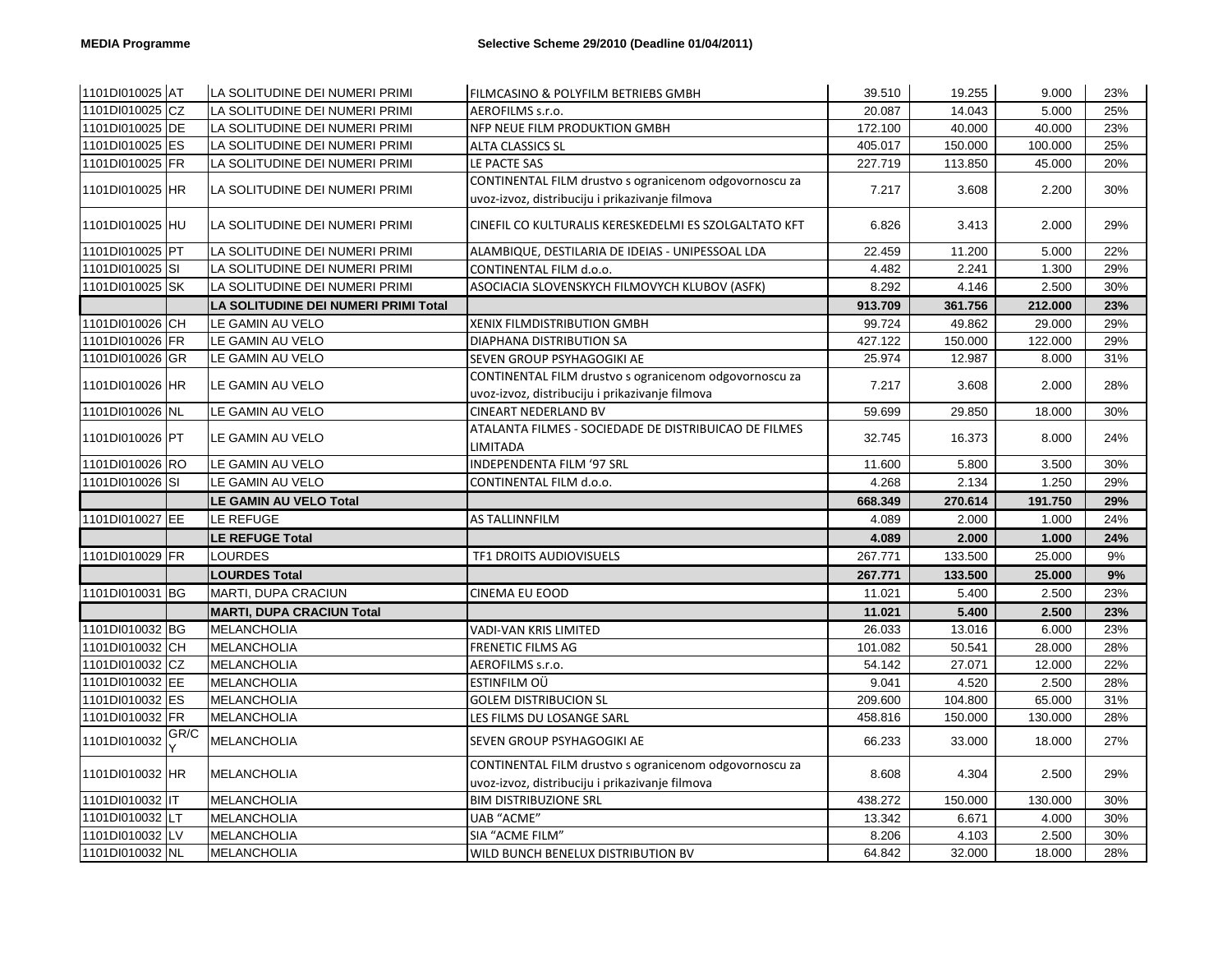| 1101DI010032 PL |           | MELANCHOLIA                     | GUTEK-FILM SP. Z O.O.                                    | 108.444   | 54.222  | 30.000  | 28% |
|-----------------|-----------|---------------------------------|----------------------------------------------------------|-----------|---------|---------|-----|
| 1101DI010032 RO |           | <b>MELANCHOLIA</b>              | INDEPENDENTA FILM '97 SRL                                | 24.380    | 12.000  | 6.000   | 25% |
| 1101DI010032 SI |           | <b>MELANCHOLIA</b>              | CONTINENTAL FILM d.o.o.                                  | 4.376     | 2.188   | 1.250   | 29% |
|                 |           | <b>MELANCHOLIA Total</b>        |                                                          | 1.595.417 | 648.436 | 455.750 | 29% |
| 1101DI010035 BE |           | ORLA FROSNAPPER                 | JEKINO DISTRIBUTIE VZW                                   | 48.150    | 24.075  | 14.500  | 30% |
| 1101DI010035 BG |           | ORLA FROSNAPPER                 | PRO FILMS OOD                                            | 42.024    | 21.000  | 12.000  | 29% |
| 1101DI010035 EE |           | ORLA FROSNAPPER                 | ESTINFILM OÜ                                             | 10.914    | 5.457   | 2.500   | 23% |
| 1101DI010035 FI |           | ORLA FROSNAPPER                 | FS FILM OY                                               | 123.852   | 61.926  | 35.000  | 28% |
|                 |           |                                 | CONTINENTAL FILM drustvo s ogranicenom odgovornoscu za   |           |         |         |     |
| 1101DI010035 HR |           | ORLA FROSNAPPER                 | uvoz-izvoz, distribuciju i prikazivanje filmova          | 33.592    | 16.796  | 9.000   | 27% |
| 1101DI010035 NL |           | ORLA FROSNAPPER                 | TWIN FILM                                                | 49.599    | 24.799  | 15.000  | 30% |
| 1101DI010035 NO |           | ORLA FROSNAPPER                 | <b>SF NORGE AS</b>                                       | 127.223   | 63.506  | 30.000  | 24% |
| 1101DI010035 PL |           | ORLA FROSNAPPER                 | KINO SWIAT SP. Z O.O                                     | 496.848   | 150.000 | 150.000 | 30% |
| 1101DI010035 SI |           | ORLA FROSNAPPER                 | CONTINENTAL FILM d.o.o.                                  | 31.714    | 15.857  | 9.000   | 28% |
| 1101DI010035 SU |           | ORLA FROSNAPPER                 | AB SVENSK FILMINDUSTRI                                   | 188.994   | 94.497  | 57.000  | 30% |
|                 |           | <b>ORLA FROSNAPPER Total</b>    |                                                          | 1.152.910 | 477.913 | 334.000 | 29% |
| 1101DI010037 SU |           | PANIQUE AU VILLAGE              | <b>NJUTAFILMS</b>                                        | 94.374    | 25.000  | 10.000  | 11% |
|                 |           | <b>PANIQUE AU VILLAGE Total</b> |                                                          | 94.374    | 25.000  | 10.000  | 11% |
| 1101DI010038 AT |           | <b>PINA</b>                     | FILMLADEN FILMVERLEIH GMBH                               | 61.300    | 30.650  | 18.000  |     |
| 1101DI010038 BE |           | <b>PINA</b>                     | <b>CINEART SA</b>                                        | 85.192    | 42.596  | 25.000  | 29% |
| 1101DI010038 BG |           | <b>PINA</b>                     | <b>ART FEST LTD</b>                                      | 41.006    | 20.500  | 7.500   | 18% |
| 1101DI010038 CH |           | <b>PINA</b>                     | FILMCOOPI ZURICH AG                                      | 81.106    | 40.553  | 20.000  | 25% |
| 1101DI010038 CZ |           | <b>PINA</b>                     | 35 MM SRO                                                | 13.080    | 6.540   | 4.000   | 31% |
| 1101DI010038 ES |           | <b>PINA</b>                     | AVALON DISTRIBUCION AUDIOVISUAL SL                       | 167.027   | 83.513  | 50.000  | 30% |
| 1101DI010038 FR |           | <b>PINA</b>                     | LES FILMS DU LOSANGE SARL                                | 338.120   | 150.000 | 100.000 | 30% |
| 1101DI010038 GR |           | <b>PINA</b>                     | ODEON SA (Public Performance Ent. for the production and | 38.775    | 19.387  | 9.000   | 23% |
|                 |           |                                 | exploitation of Audiovisual Works)                       |           |         |         |     |
|                 |           | <b>PINA</b>                     | CONTINENTAL FILM drustvo s ogranicenom odgovornoscu za   |           |         | 4.000   | 29% |
| 1101DI010038 HR |           |                                 | uvoz-izvoz, distribuciju i prikazivanje filmova          | 13.583    | 6.791   |         |     |
| 1101DI010038 IT |           | <b>PINA</b>                     | <b>BIM DISTRIBUZIONE SRL</b>                             | 266.751   | 133.370 | 80.000  | 30% |
| 1101DI010038 NL |           | <b>PINA</b>                     | <b>CINEART NEDERLAND BV</b>                              | 77.038    | 38.519  | 23.000  | 30% |
| 1101DI010038 PL |           | <b>PINA</b>                     | STOWARZYSZENIE NOWE HORYZONTY                            | 64.157    | 32.000  | 19.000  | 30% |
| 1101DI010038 PT |           | <b>PINA</b>                     | MIDAS FILMES LDA                                         | 33.983    | 16.500  | 10.000  | 29% |
| 1101DI010038    | <b>SI</b> | <b>PINA</b>                     | CONTINENTAL FILM d.o.o.                                  | 9.662     | 4.831   | 3.000   | 31% |
| 1101DI010038 SK |           | <b>PINA</b>                     | CONTINENTAL FILM, SRO                                    | 9.980     | 4.990   | 3.000   | 30% |
| 1101DI010038 UK |           | PINA                            | THE ARTIFICIAL EYE FILM COMPANY LIMITED                  | 306.961   | 150.000 | 85.000  | 28% |
|                 |           | <b>PINA Total</b>               |                                                          | 1.607.721 | 780.740 | 460.500 | 29% |
| 1101DI010039 DA |           | <b>POTICHE</b>                  | <b>SCANBOX ENTERTAINMENT AS</b>                          | 63.076    | 31.538  | 10.000  | 16% |
| 1101DI010039 FI |           | <b>POTICHE</b>                  | SCANBOX ENTERTAINMENT FINLAND OY                         | 34.079    | 17.040  | 5.000   | 15% |
| 1101DI010039 NO |           | <b>POTICHE</b>                  | SCANBOX ENTERTAINMENT NORWAY AS                          | 63.183    | 31.592  | 10.000  | 16% |
| 1101DI010039 PL |           | <b>POTICHE</b>                  | GUTEK-FILM SP. Z O.O.                                    | 83.620    | 41.810  | 15.000  | 18% |
| 1101DI010039 SU |           | <b>POTICHE</b>                  | SCANBOX ENTERTAINMENT SWEDEN AB                          | 74.017    | 37.009  | 10.000  | 14% |
|                 |           | <b>POTICHE Total</b>            |                                                          | 317.975   | 158.989 | 50.000  | 16% |
| 1101DI010043 HU |           | SOUND OF NOISE                  | CIRKO FILM - MASKEPP ALAPITVANY                          | 13.754    | 6.845   | 2.000   | 15% |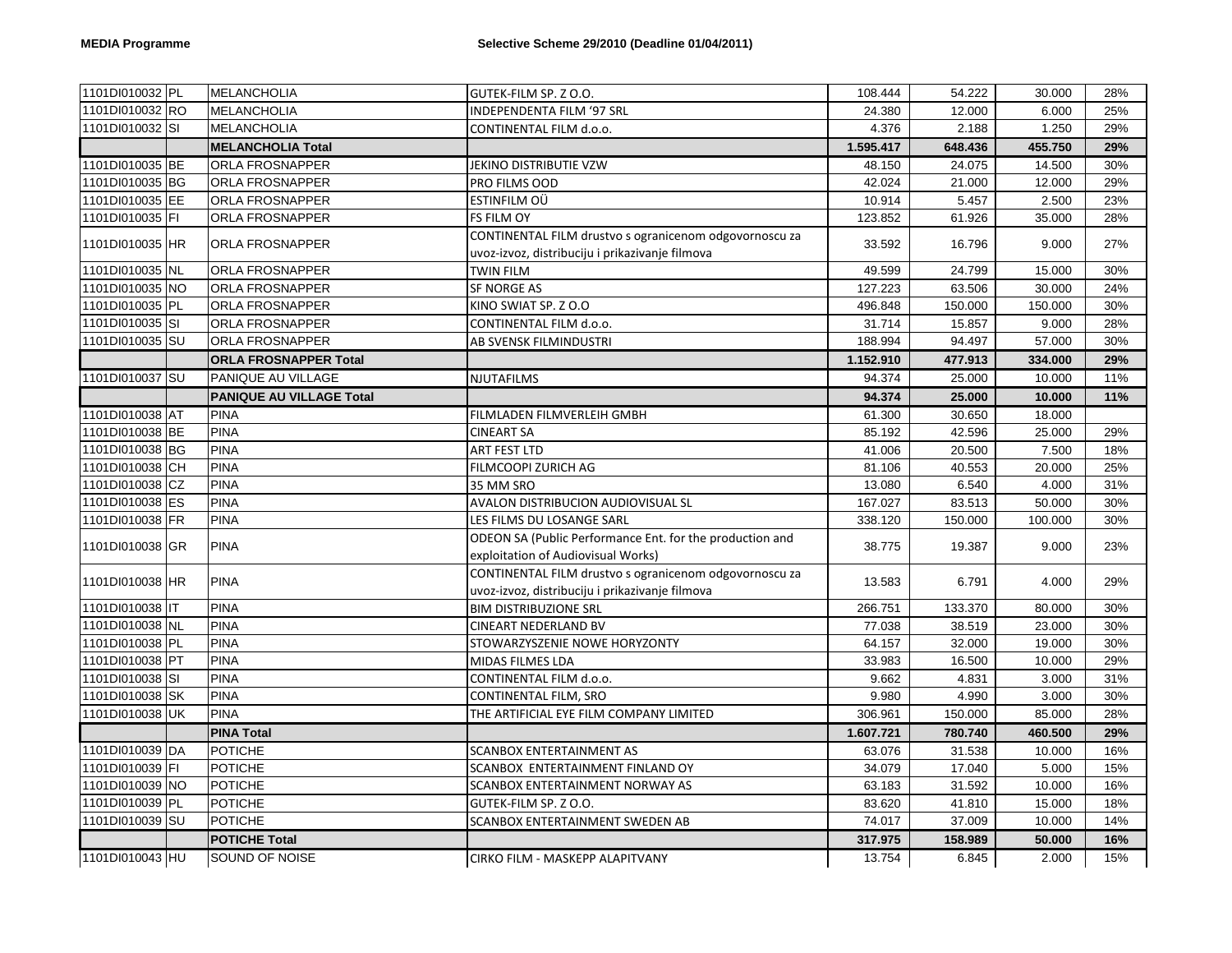|                 |      | <b>SOUND OF NOISE Total</b>                       |                                                                                                                                                     | 13.754  | 6.845   | 2.000  | 15% |
|-----------------|------|---------------------------------------------------|-----------------------------------------------------------------------------------------------------------------------------------------------------|---------|---------|--------|-----|
| 1101DI010044 ES |      | TANZTRAÜME                                        | PACO POCH CINEMA SL                                                                                                                                 | 19.472  | 9.736   | 4.000  | 21% |
|                 |      | TANZTRAÜME Total                                  |                                                                                                                                                     | 19.472  | 9.736   | 4.000  | 21% |
| 1101DI010045 CH |      | THE BLACK POWER MIXTAPE 1967-1975                 | PRAESENS FILM AG                                                                                                                                    | 50.504  | 25.252  | 10.000 | 20% |
| 1101DI010045 CZ |      | THE BLACK POWER MIXTAPE 1967-1975                 | FILM EUROPE SRO                                                                                                                                     | 8.535   | 4.267   | 2.000  | 23% |
| 1101DI010045 DE |      | THE BLACK POWER MIXTAPE 1967-1975                 | <b>MOUNA GMBH</b>                                                                                                                                   | 37.550  | 18.775  | 10.000 | 27% |
| 1101DI010045 ES |      | THE BLACK POWER MIXTAPE 1967-1975                 | AQUELARRE SERVICIOS CINEMATOGRAFICOS SL                                                                                                             | 50.800  | 25.400  | 10.000 | 20% |
| 1101DI010045 FR |      | THE BLACK POWER MIXTAPE 1967-1975                 | KANIBAL FILMS (KANIBAL FILMS DISTRIBUTION)                                                                                                          | 123.424 | 61.500  | 20.000 | 16% |
| 1101DI010045 GR |      | THE BLACK POWER MIXTAPE 1967-1975                 | ARTPLEX ATTICA AE - EKMETALLEFSIS AITHOUSON<br>KINIMATOGRAFOU DIAFIMISTIKI EKDOTIKI PAROHI YPIRESION<br>PARAGOGI KAI DIANOMI OPTIKOAKOUSTIKON ERGON | 11.128  | 5.500   | 1.500  | 13% |
| 1101DI010045 HU |      | THE BLACK POWER MIXTAPE 1967-1975                 | ANJOU-LAFAYETTE SZOLGALTATO ES TANACSADO BETETI<br>TARSASAG                                                                                         | 12.300  | 6.000   | 2.000  | 16% |
| 1101DI010045 RO |      | THE BLACK POWER MIXTAPE 1967-1975                 | <b>CINECORVIN SRL</b>                                                                                                                               | 17.240  | 8.600   | 2.000  | 12% |
| 1101DI010045 SK |      | THE BLACK POWER MIXTAPE 1967-1975                 | FILM EUROPE SRO                                                                                                                                     | 4.387   | 2.194   | 1.000  | 23% |
| 1101DI010045 UK |      | THE BLACK POWER MIXTAPE 1967-1975                 | <b>SODA PICTURES LIMITED</b>                                                                                                                        | 14.921  | 7.461   | 4.000  | 27% |
|                 |      | THE BLACK POWER MIXTAPE 1967-1975<br><b>Total</b> |                                                                                                                                                     | 330.789 | 164.949 | 62.500 | 19% |
| 1101DI010048 AT |      | THE MILL AND THE CROSS                            | FILMCASINO & POLYFILM BETRIEBS GMBH                                                                                                                 | 14.905  | 7.452   | 3.000  | 20% |
| 1101DI010048 BE |      | THE MILL AND THE CROSS                            | COOPERATIVE NOUVEAU CINEMA                                                                                                                          | 13.246  | 6.623   | 2.600  | 20% |
| 1101DI010048 BG |      | THE MILL AND THE CROSS                            | <b>VADI-VAN KRIS LIMITED</b>                                                                                                                        | 19.516  | 9.758   | 2.000  | 10% |
| 1101DI010048    | CH + | THE MILL AND THE CROSS                            | <b>XENIX FILMDISTRIBUTION GMBH</b>                                                                                                                  | 46.759  | 23.379  | 10.000 | 21% |
| 1101DI010048 DE |      | THE MILL AND THE CROSS                            | NEUE VISIONEN FILMVERLEIH GMBH                                                                                                                      | 54.719  | 27.000  | 11.500 | 21% |
| 1101DI010048 ES |      | THE MILL AND THE CROSS                            | AQUELARRE SERVICIOS CINEMATOGRAFICOS SL                                                                                                             | 97.470  | 48.735  | 10.000 | 10% |
| 1101DI010048 FR |      | THE MILL AND THE CROSS                            | SOPHIE DULAC DISTRIBUTION                                                                                                                           | 256.258 | 127.500 | 25.000 | 10% |
| 1101DI010048 GR |      | THE MILL AND THE CROSS                            | ARTPLEX ATTICA AE - EKMETALLEFSIS AITHOUSON<br>KINIMATOGRAFOU DIAFIMISTIKI EKDOTIKI PAROHI YPIRESION<br>PARAGOGI KAI DIANOMI OPTIKOAKOUSTIKON ERGON | 15.536  | 7.700   | 1.500  | 10% |
| 1101DI010048 HU |      | THE MILL AND THE CROSS                            | ANJOU-LAFAYETTE SZOLGALTATO ES TANACSADO BETETI<br>TARSASAG                                                                                         | 16.150  | 8.000   | 2.000  | 12% |
| 1101DI010048 NL |      | THE MILL AND THE CROSS                            | STICHTING CONTACT FILM CINEMATHEEK                                                                                                                  | 46.586  | 23.293  | 8.500  | 18% |
| 1101DI010048 NO |      | THE MILL AND THE CROSS                            | <b>EUROPAFILM AS</b>                                                                                                                                | 19.420  | 9.710   | 2.500  | 13% |
| 1101DI010048 PT |      | THE MILL AND THE CROSS                            | ALAMBIQUE, DESTILARIA DE IDEIAS - UNIPESSOAL LDA                                                                                                    | 13.465  | 6.700   | 2.000  | 15% |
| 1101DI010048 RO |      | THE MILL AND THE CROSS                            | <b>CINECORVIN SRL</b>                                                                                                                               | 16.910  | 8.400   | 2.000  | 12% |
|                 |      | THE MILL AND THE CROSS Total                      |                                                                                                                                                     | 630.940 | 314.250 | 82.600 | 13% |
| 1101DI010050 AT |      | <b>TOMBOY</b>                                     | <b>THIMFILM GmbH</b>                                                                                                                                | 39.483  | 19.742  | 8.500  | 22% |
| 1101DI010050 BE |      | TOMBOY                                            | <b>CINEART SA</b>                                                                                                                                   | 29.838  | 14.919  | 9.000  | 30% |
| 1101DI010050 CH |      | <b>TOMBOY</b>                                     | <b>AGORA FILMS SARL</b>                                                                                                                             | 33.104  | 16.000  | 8.500  | 26% |
| 1101DI010050 DE |      | <b>TOMBOY</b>                                     | ALAMODE FILMDISTRIBUTION OHG                                                                                                                        | 167.455 | 80.000  | 50.000 | 30% |
| 1101DI010050 ES |      | <b>TOMBOY</b>                                     | <b>CRANAC EUROPA SLE</b>                                                                                                                            | 105.282 | 52.641  | 20.000 | 19% |
| 1101DI010050 HU |      | <b>TOMBOY</b>                                     | CIRKO FILM - MASKEPP ALAPITVANY                                                                                                                     | 10.191  | 5.095   | 2.500  | 25% |